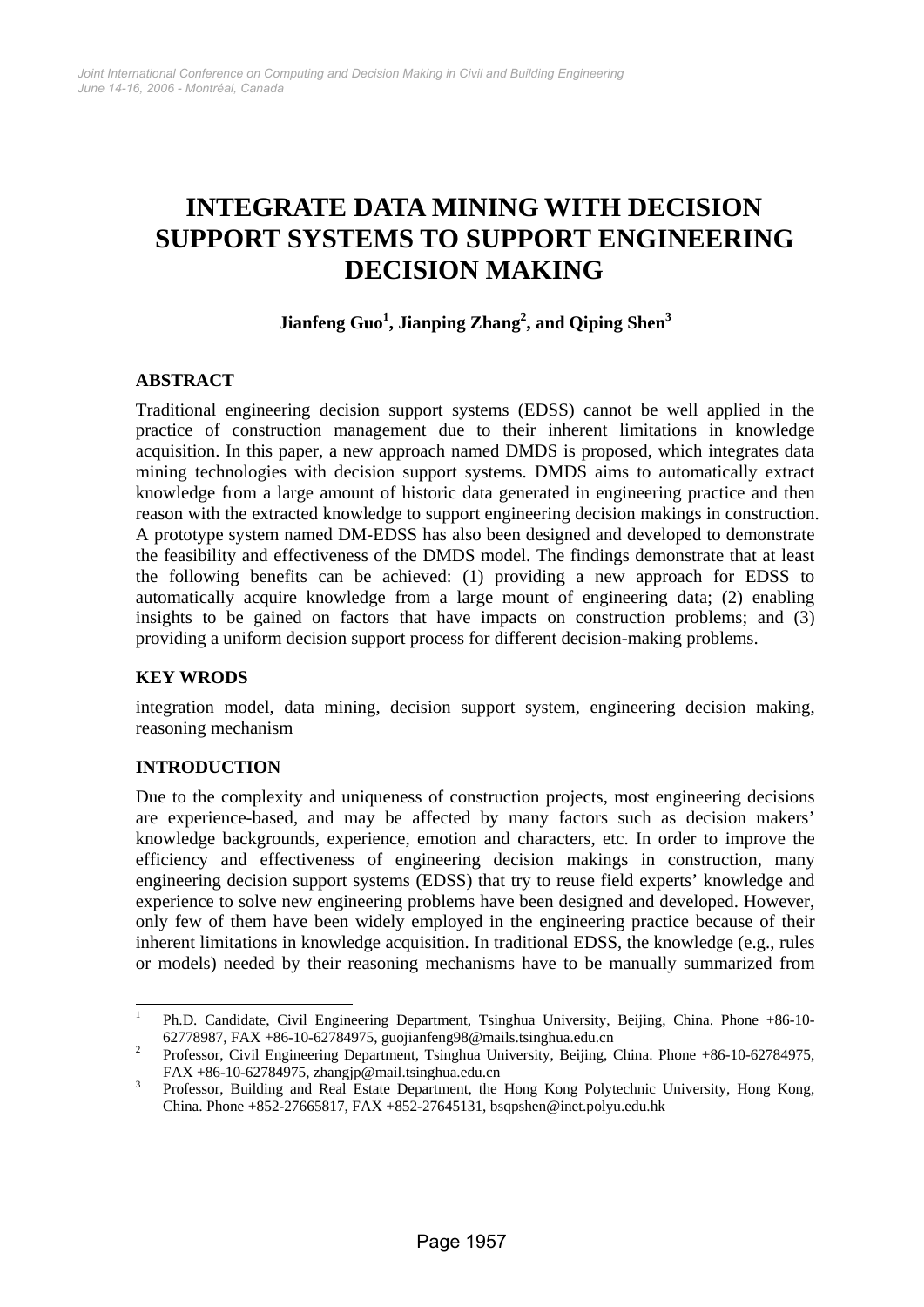expert experience and field knowledge, transformed into appropriate forms and imported into their knowledge bases.

In order to overcome such inherent limitations in the traditional EDSS and to enhance their abilities and applicability, a new approach named DMDS that integrates data mining technologies with decision support systems is proposed in this paper. In this approach, knowledge is automatically extracted from a large amount of engineering data by employing data mining technologies, structured and transformed into appropriate forms, and finally retrieved and called by a hybrid reasoning engine in order to provide decision supports for engineering decision makings in construction. A prototype system named DM-EDSS has also been designed and developed to demonstrate the feasibility and effectiveness of the DMDS model. In the following sections of this paper, the basic concepts of data mining are introduced first, and then the detail of DMDS model and the implementation of DM-EDSS are presented in sequence. Finally, some potential benefits that can be brought by DMDS are summarized in the last section.

# **BASIC CONCEPTS OF DATA MINING**

Data mining, which is also referred as "knowledge discovery in database (KDD)", was first coined to describe a new technique that could automatically extract knowledge from data in database (Piatetsky-Shapiro 1994). After more than ten years' development, it has evolved into a science that integrates with databases, artificial intelligence, machine learning, neural network, statistics, pattern recognition, knowledge base system, knowledge acquisition, information retrieve, high performance computing and data visualization (Han and Kamber 2001). Piatetsky-Shapiro and Frawley (1991) regarded data mining as a process of nontrivial extraction of implicit, previously unknown and potentially useful information (such as knowledge rules, constrains, regularities) from data in database, and Grossman (1998) defined data mining as the semi-automatic discovery of patterns, associations, changes, anomalies, rules, and statistically significant structures and events in data. Briefly, data mining aims to find knowledge from a large amount of historical data.

The process of data mining is an interactive, semi-automated process that begins with raw data and ends with outputs such as insights, rules and predictive models. In order to provide a common framework for carrying out data mining projects which is independent of both the industry sector and the technology used, many process models have been proposed to describe and standardize this process. For example, Fayyad et al. (1996) proposed a process model that consists of six phases, and the Data Mining Group proposed another process model named CRISP-DM (the Cross Industry Standard Process for Data Mining), as illustrated in Figure 1.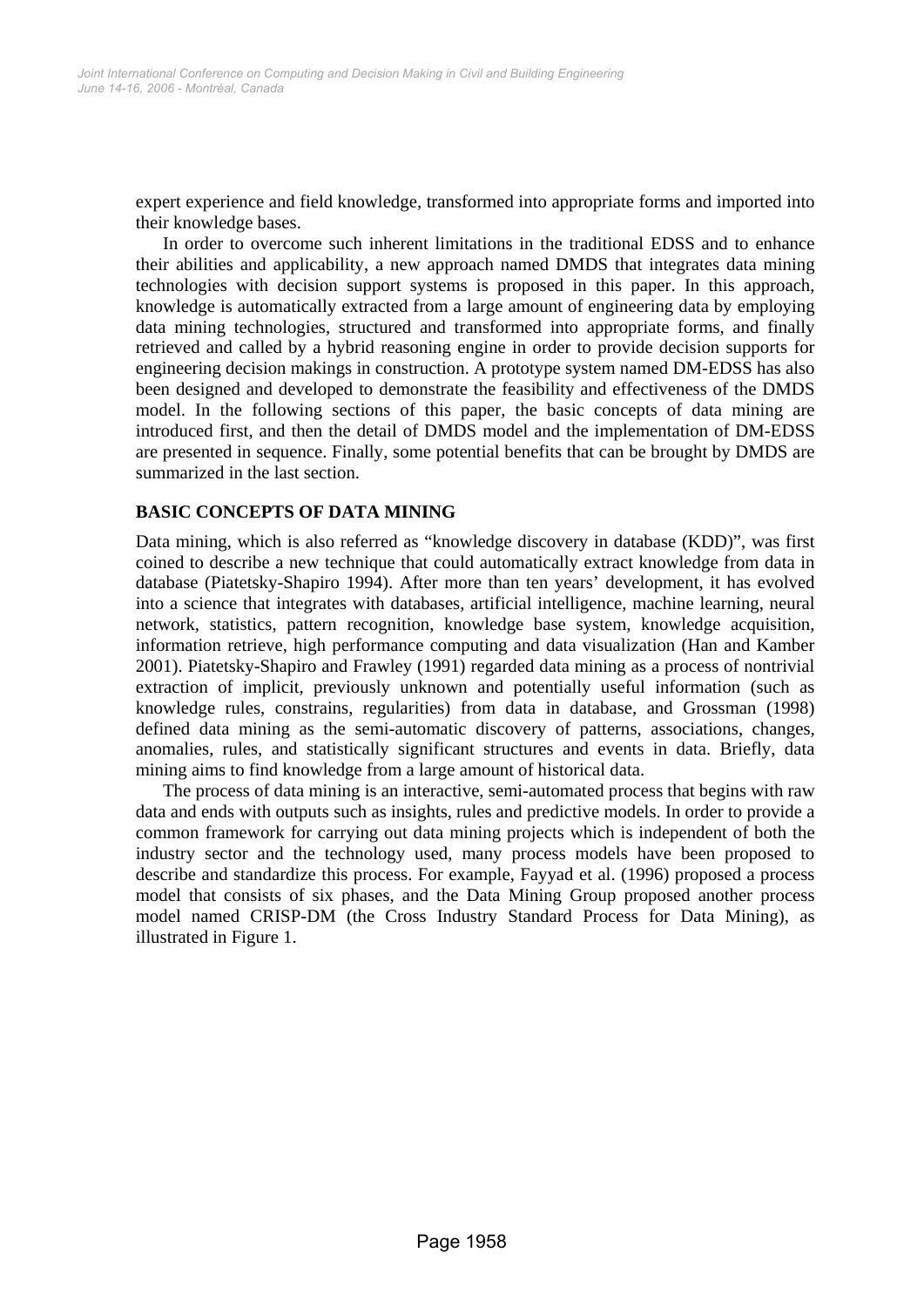*June 14-16, 2006 - Montréal, Canada Joint International Conference on Computing and Decision Making in Civil and Building Engineering*



Figure 1: Different Process Models for Data Mining

Major progress has been made in the data mining community and many data mining techniques have been developed in the past ten years. According to the types of knowledge that can be mined, data mining techniques can be classified into the following categories (Han and Kamber 2001):

- Concept Description: present the general characteristics or a summarized high-level view over a set of user-specified data in database (Chen et al. 1996);
- Association Analysis: discover the association rules sharing attribute-value conditions that occur frequently together in a given set of data (Rao 2003);
- Classification and Prediction: find the common properties among a set of data and classify them into different classes based on their values in certain attributes (Chen et al 1996);
- Clustering Analysis: group a set of data (without a predefined class attribute) based on the conceptual clustering principle: maximizing the intraclass similarity and minimizing the interclass similarity (Chen et al 1996);
- Outlier Analysis: discover the outliers that don't comply with the typical patterns among a set of data.

Data mining have been successfully used for a variety of purposes in many industries such as banking, finance, insurance, retailing and business in order to reduce costs, enhance research and increase sales. Many commercial products such as DBMiner, SPSS, ESX and Nuggets have also been developed to facilitate the applications of different data mining technologies. In the construction industry, some researches have also been conducted to investigate the approaches and technologies that can be used to facilitate the applications of data mining techniques in construction (e.g., Buchheit et al. 2000, Leu et al. 2001, Morbitzer et al. 2003, Zhang et al. 2004). However, most of these researches only focus on some specific aspects in the lifecycle of construction process, and it's still a lack of a common framework that can supervise the general applications of data mining in the construction industry.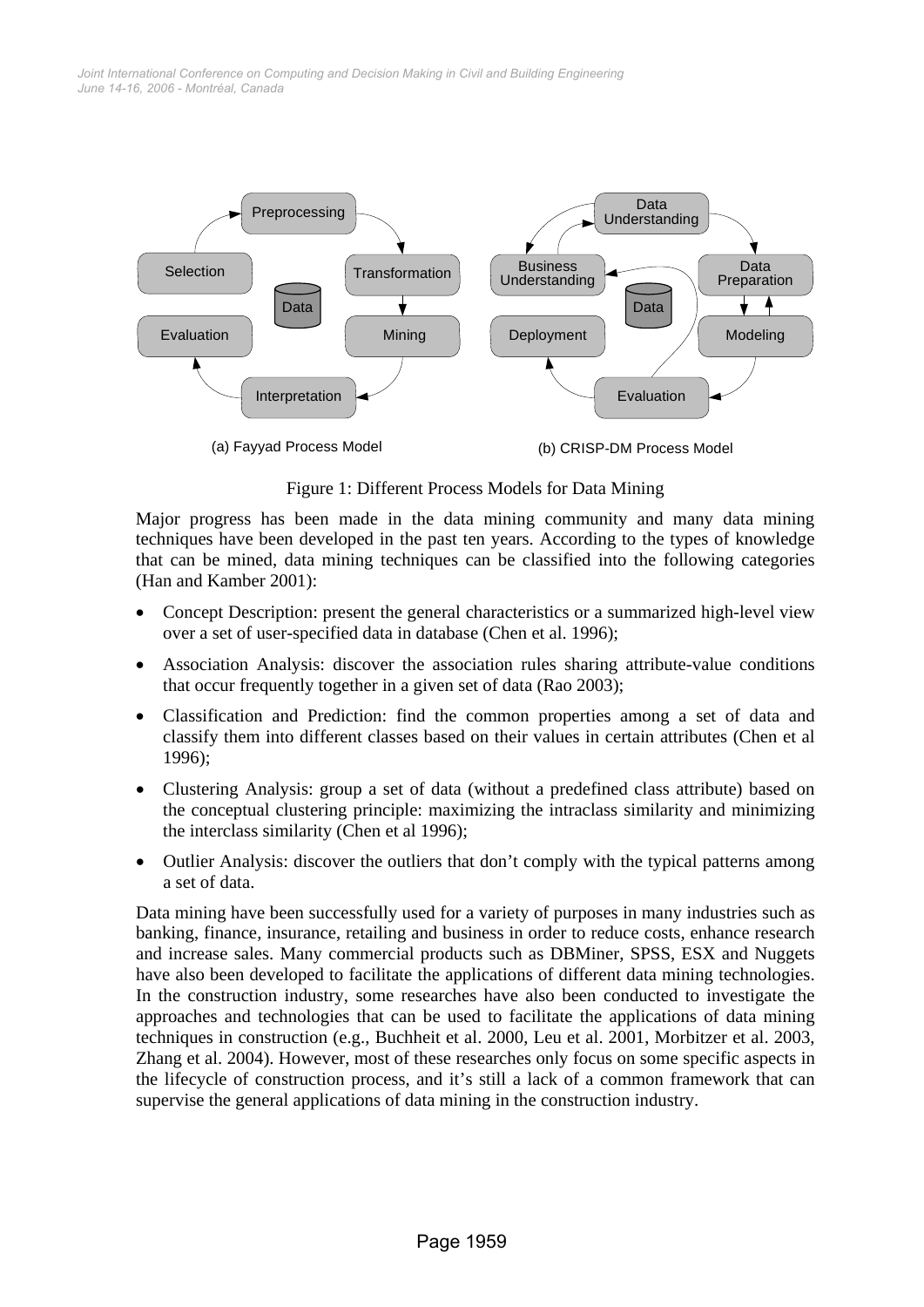# **DMDS INTEGRATION MODEL**

Figure 2 illustrates the main process of the DMDS integration model. As shown, the DMDS model is composed of four phases, i.e., Problem Definition, Data Preparation, Modeling, and Reasoning. It is a repetitive process, which means that the previous phases may be continuously modified and redone until the following phase can meet user's requirements. In Figure 2, the solid arrows indicate the critical operation sequence of all phases, while the dash arrows refer to the possible modification operations.



Figure 2: DMDS Integration Model for Construction Decision Making

# **PROBLEM DEFINITION**

Construction problems are usually very complex and may be affected by many factors. For example, the construction duration of a construction project may be affected by factors such as project scale, project complexity, cost requirement, material supply, construction level, weather condition and so on. It's unpractical to consider all possible factors for DMDS to describe a construction problem. In DMDS, construction problem is defined by a set of properties that correspond to such factors that have significant impacts to the under-study problem and can be easily observed and measured. Every property is further characterized by five attributes, as listed in Table 1.

| <b>Name</b>          | <b>Description</b>                                                                                  | <b>Possible Value</b>      |
|----------------------|-----------------------------------------------------------------------------------------------------|----------------------------|
| <b>Property Name</b> | A unique name for indicating this property                                                          |                            |
| Usage Mode           | Indicate how this property can be used                                                              | Description; Input; Output |
| Value Type           | The type of value that can be assigned to this<br>property                                          | Numerical; Enumerative     |
| Value Scope          | Specify the boundaries for numerical property,<br>or list all legal values for enumerative property |                            |
| Description          | Additional information for user to understand<br>the meaning of this property                       |                            |

Table 1: Attributes Used to Characterize a Property in DMDS

All properties are organized into a definition vector  $D<sub>p</sub>$ . According to the usage mode of every property,  $D_p$  can be divided into three sub-vectors as following: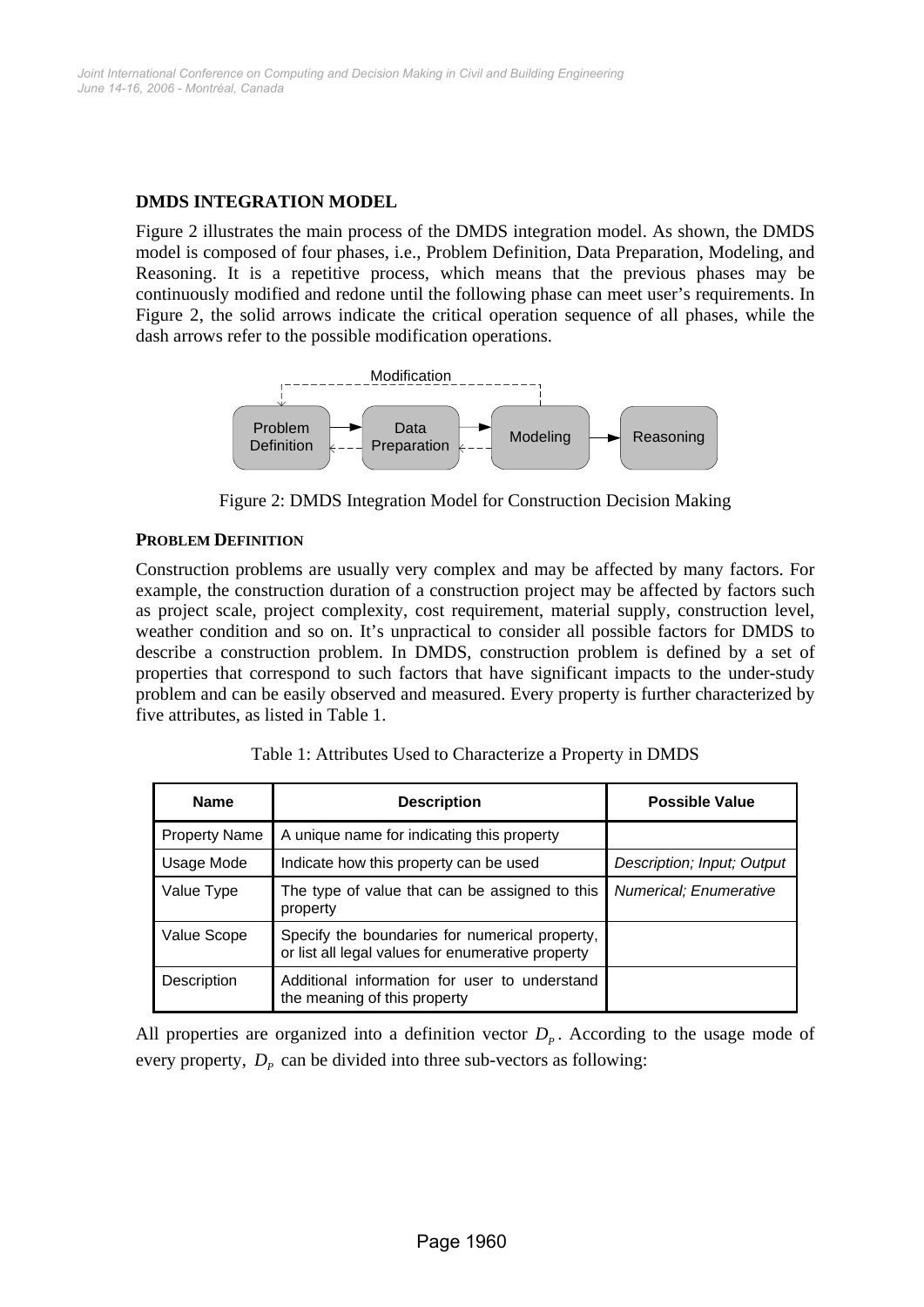*June 14-16, 2006 - Montréal, Canada Joint International Conference on Computing and Decision Making in Civil and Building Engineering*

$$
D_{P} = [U_{P}, C_{P}, S_{P}]
$$
  
\n
$$
U_{P} = [u] = [u_{1}, u_{2}, \cdots, u_{n_{u}}] \quad (n_{u} = 0, 1, 2, \cdots)
$$
  
\n
$$
C_{P} = [c] = [c_{1}, c_{2}, \cdots, c_{n_{c}}] \quad (n_{c} = 1, 2, 3, \cdots)
$$
  
\n
$$
S_{P} = [s] = [s_{1}, s_{2}, \cdots, s_{n_{s}}] \quad (n_{s} = 1, 2, 3, \cdots)
$$
\n(1)

In Formula (1),  $U_p$  denotes the description vector in which the usage mode of every element is *Description*,  $C_p$  denotes the input vector in which the usage mode of every element is *Input*, and  $S_p$  denotes the output vector in which the usage mode of every element is *Output*. Among them, only  $C_p$  and  $S_p$  are useful for DMDS when modeling and reasoning.

#### **DATA PREPARATION**

The task of this phase is to prepare sufficient data for modeling. In general, the required data scatter in many different data sources such as databases, data files and electronic sheets. It is a difficult and time-consuming job to compile all these data into an integrated form. In order to overcome these difficulties, some researchers proposed using data warehouse to organize and store these data (e.g., Chau et al. 2002, Zhang et al. 2004). A data warehouse is a subjectoriented, integrated, time-variant, non-volatile collection of data in support of management's decision making process (Inmon 1996). Data in a data warehouse are usually distilled from different transaction-oriented databases and organized by different subjects.

The DMDS model adopts a data warehouse that is designed for construction management by Ma (2004). This data warehouse contains 28 decision subjects that can be classify into eight categories, as listed in Table 2. Data corresponding with these subjects are organized in star schemas similar with Figure 3.

| <b>Categories</b>   | <b>Subjects</b>                                                                                         |  |
|---------------------|---------------------------------------------------------------------------------------------------------|--|
| Material Mgt.       | Material Storage; WBS Material Usage; Project Material Usage; Material<br>Check:                        |  |
| Equip. Mgt.         | Equip. Purchase; Equip. Check; Equip. Usage; Equip. Consuming; Equip.<br>Reparement; Equip. Alteration; |  |
| H.R. Mgt.           | WBS H.R. Usage; Project H.R. Usage; Wage Mgt.; Bonus Mgt.; Training Mgt.;                               |  |
| Schedule Mat.       | Project Schedule; WBS Schedule;                                                                         |  |
| <b>Quality Mgt.</b> | Quality Inspection; Project Quality Accident; WBS Quality Accident;                                     |  |
| Safty Mgt.          | Project Safty Accident; WBS Safty Accident; Equip. for Safty; Safty Training;                           |  |
| Cost Mat.           | Project Cost; WBS Cost;                                                                                 |  |
| Technology Mgt.     | Technology Preparation; Drawings Mgt.;                                                                  |  |

Table 2: Decision Subjects for Construction Management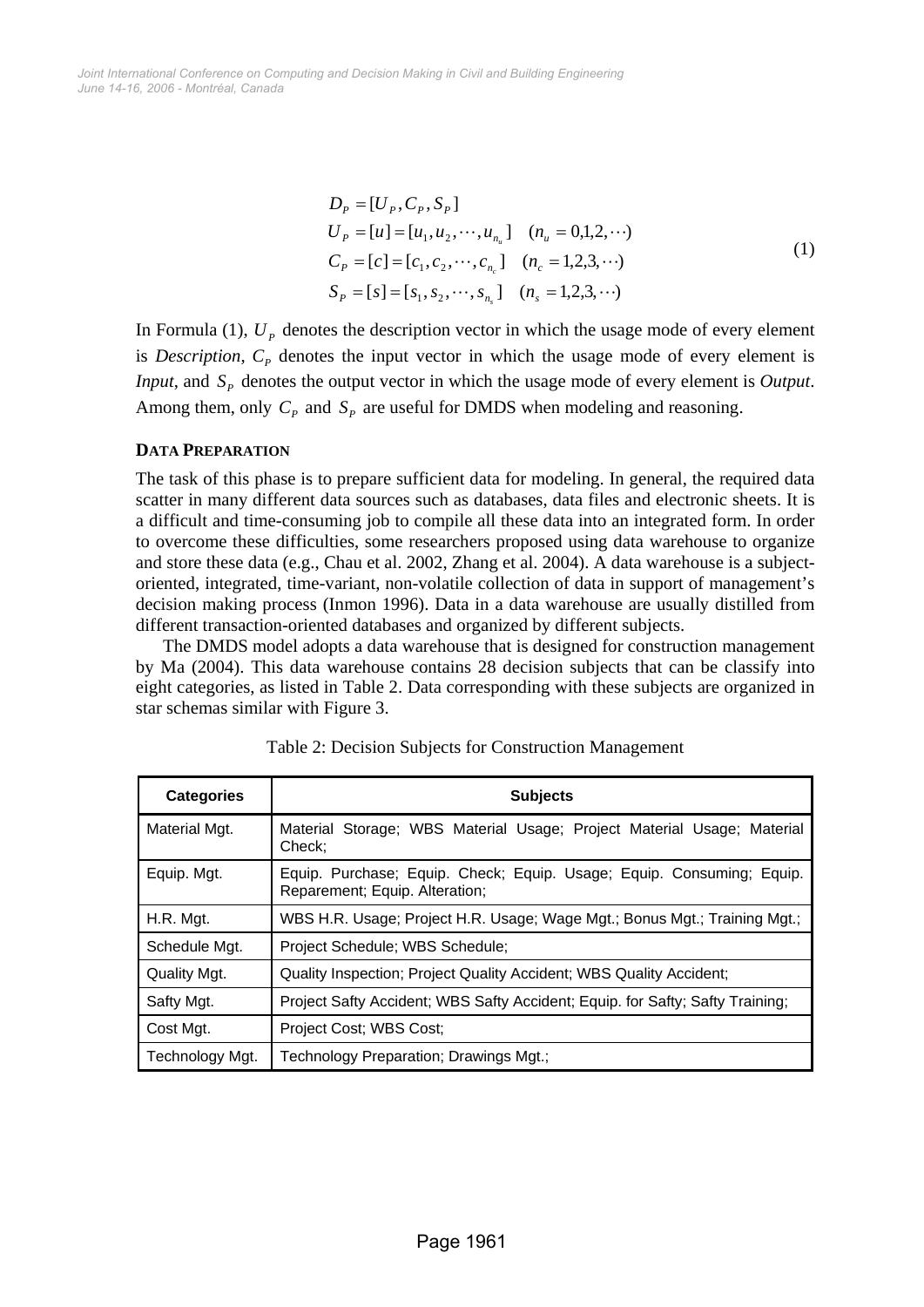

Figure 3: Star Schema for "Project Quality Accident" Subject

Data in data warehouse should be further organized into CSV (Comma-Separated Value) format before modeling. CSV format is a text-based data format that uses comma as the separator of different values. It's supported by many software packages such as Microsoft Excel and Microsoft Access, etc. DMDS model uses CSV format as the basic data format when modeling and reasoning, which facilitates the data exchange and sharing between DMDS and other software packages.

# **MODELING**

The task of this phase is to build predictive models. According to the difference in reasoning mechanisms, predictive models can be classified into different types, such as association model, clustering model, naive Bayesian model, neural network, regression model, rule set model, sequence model, support vector machine model and tree model, etc. DMDS adopts Predictive Model Markup Language (PMML), a XML-based specification proposed by Data Mining Group, to describe the logical structures of all these predictive models.

Many existing algorithms can be employed to build predictive models. However, most of these algorithms have their special requirements on data. For example, algorithms for neural network require all input and output are numerical values between 0 and 1, while ID3 algorithm for tree model requires all input and output are enumerative values. In order to meet their special requirements of different algorithms, DMDS adopts a three-step modeling process as illustrated in Figure 4. In step (1), original data (usually a CSV file prepared by the previous phase) is transformed into different forms (processed data) according to the requirements of different algorithms. In step (2), modeling algorithms build predictive models (rough model) on processed data. In step (3), rough models are transformed into final models in order to correspond with original data.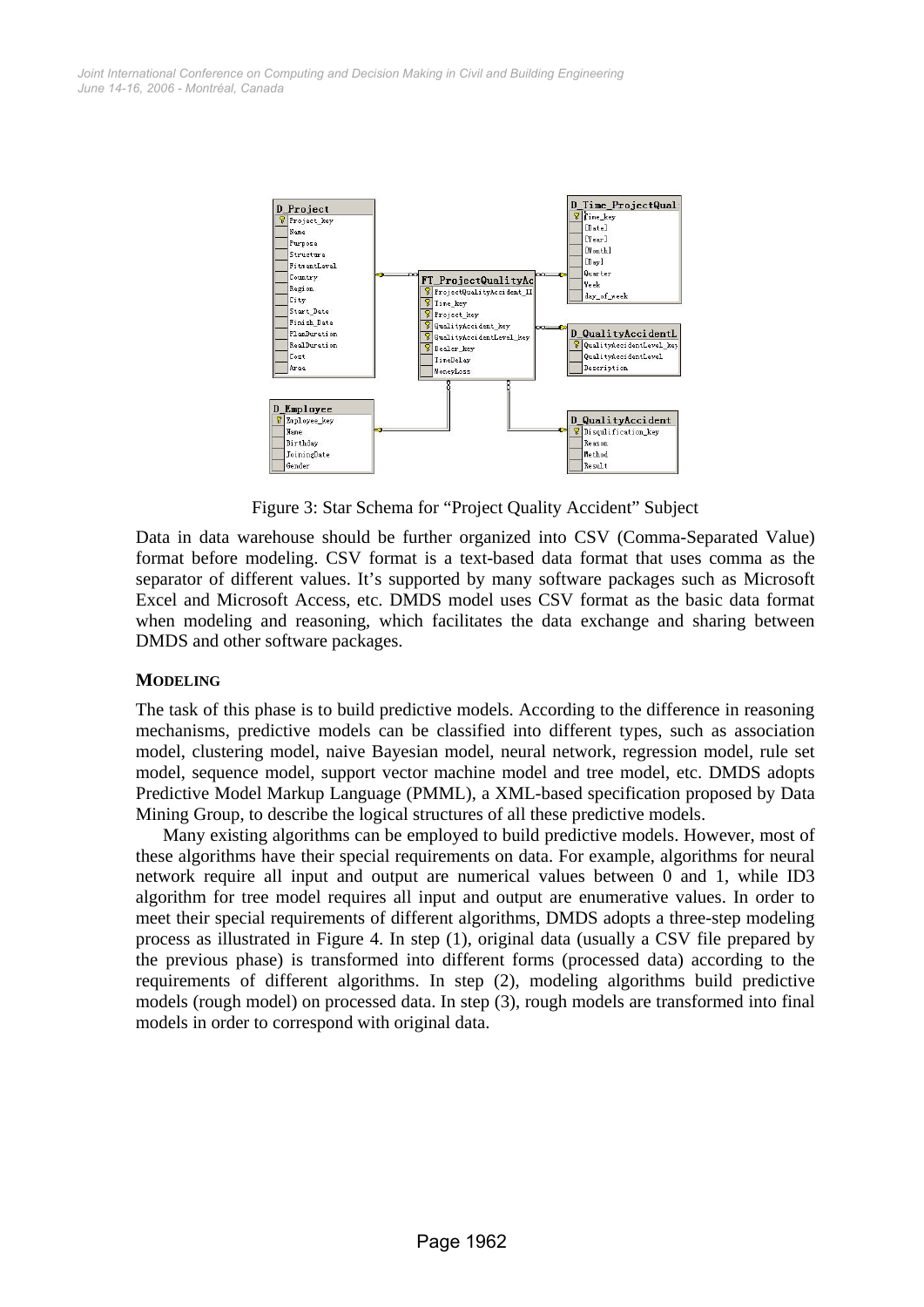

Figure 4: Modeling Process in DMDS

Final models still need to be further tested and validated in order to determine their accuracies. Accuracy of predictive model is an important attribute that will be used to calculate the reliability of solutions in reasoning phase. Only those models that are of satisfied accuracies can be accepted and stored for further use.

# **REASONING**

The task of this phase is to provide decision support to users by reasoning with predictive models. DMDS adopts a hybrid reasoning engine that is composed of three independent reasoning engines (i.e., rule-based reasoning engine, model-based reasoning engine and casebased reasoning engine) and an integration engine, as illustrated in Figure 5. When a new problem is inputted, every reasoning engine selects appropriate knowledge (rules, models or cases) from knowledge base, respectively, and generates a rough solution for current problem based on the selected knowledge. All rough solutions generated by three reasoning engines are compiled into a final solution by the integration engine.



Figure 5: Hybrid Reasoning Engine in DMDS

A difficult but crucial question in this phase is how to integrate several rough solutions into a single one. In DMDS, every rough solution gets a weight calculated by the accuracies of reasoning knowledge. The final solution is calculated by the following two principles:

- If the predictive value is a numerical value, the weighted average of all rough solutions is selected as the final solution.
- If the predictive value is an enumeratic value, the value with the biggest weight is selected as the final solution.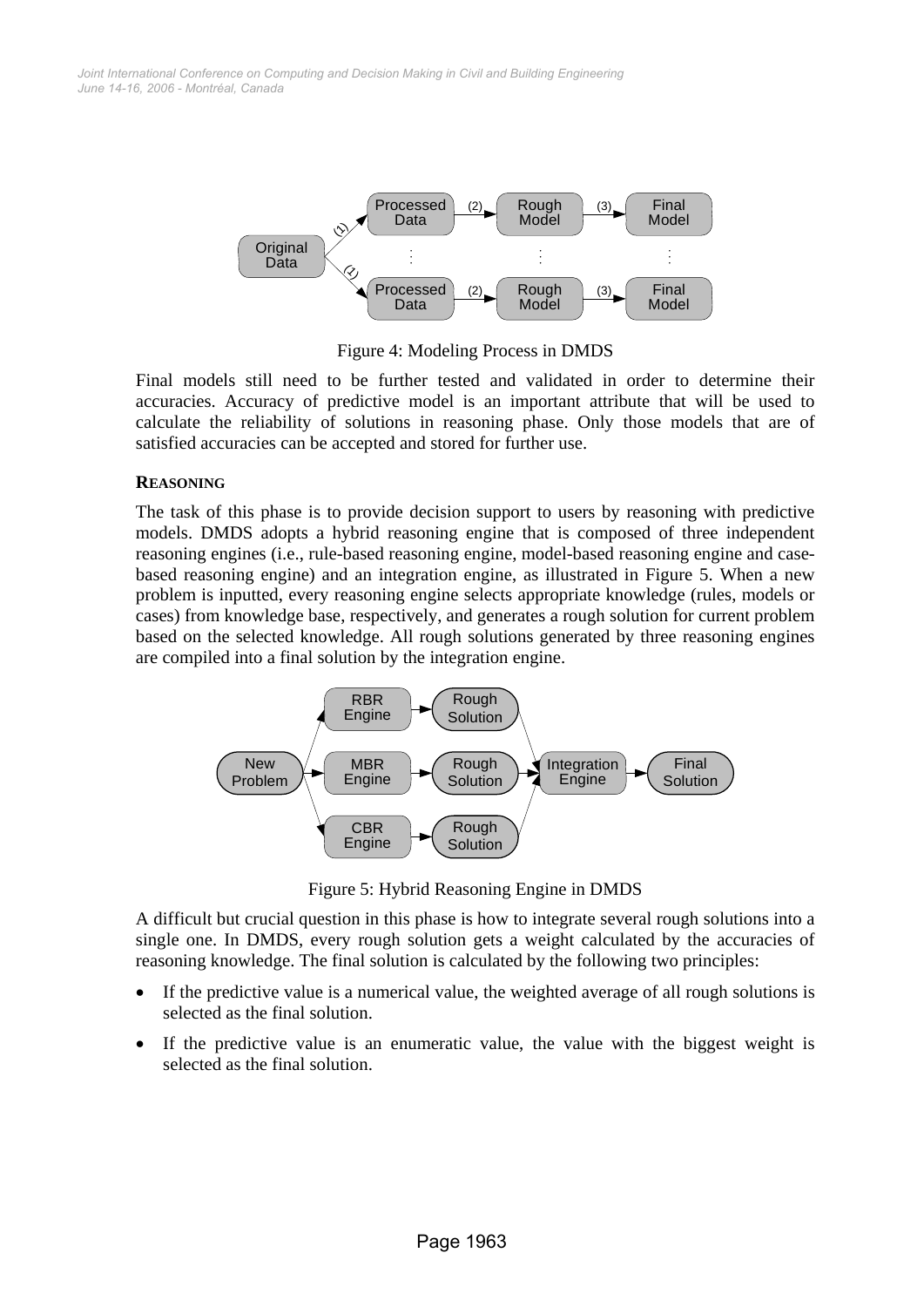#### **IMPLEMENTATION OF DM-EDSS**

In order to validate the feasibility of the proposed DMDS integration model, a prototype system named DM-EDSS is designed and developed in this research. DM-EDSS aims to provide decision support to construction management. It predefines a set of decision subjects that are frequently met in engineering practice, and provides several tools to facilitate the processes of modeling and reasoning.

DM-EDSS adopts a Client-Server structure (see Figure 6) to enables several users to simultaneously operate on this system through LAN or Internet. On server module, DM-EDSS maintains three repositories: (1) data warehouse that contains all predefined decision subjects and corresponding datasets; (2) knowledge base that contains all predictive models generated by DMDS and other knowledge imported from outside; and (3) transaction database that contains some transaction data such as users' information and login information, etc. The main task for server module of DM-EDSS is to accept queries from different clients and feedback query results to corresponding clients.

The client module of DM-EDSS provides a friendly user interface (see Figure 7) for users to access the data stored in the server. Every client also contains a local database that stores some local information such as local settings, chat messages and operation log, etc. Through client module, users can obtain decision supports by reasoning with existing knowledge, generate their own predictive models and share them with other users, or create new decision subjects for their special demands. DM-EDSS also provide an online communication toolkit to facilitate the communication among different users.



Figure 6: System Architecture of DM-EDSS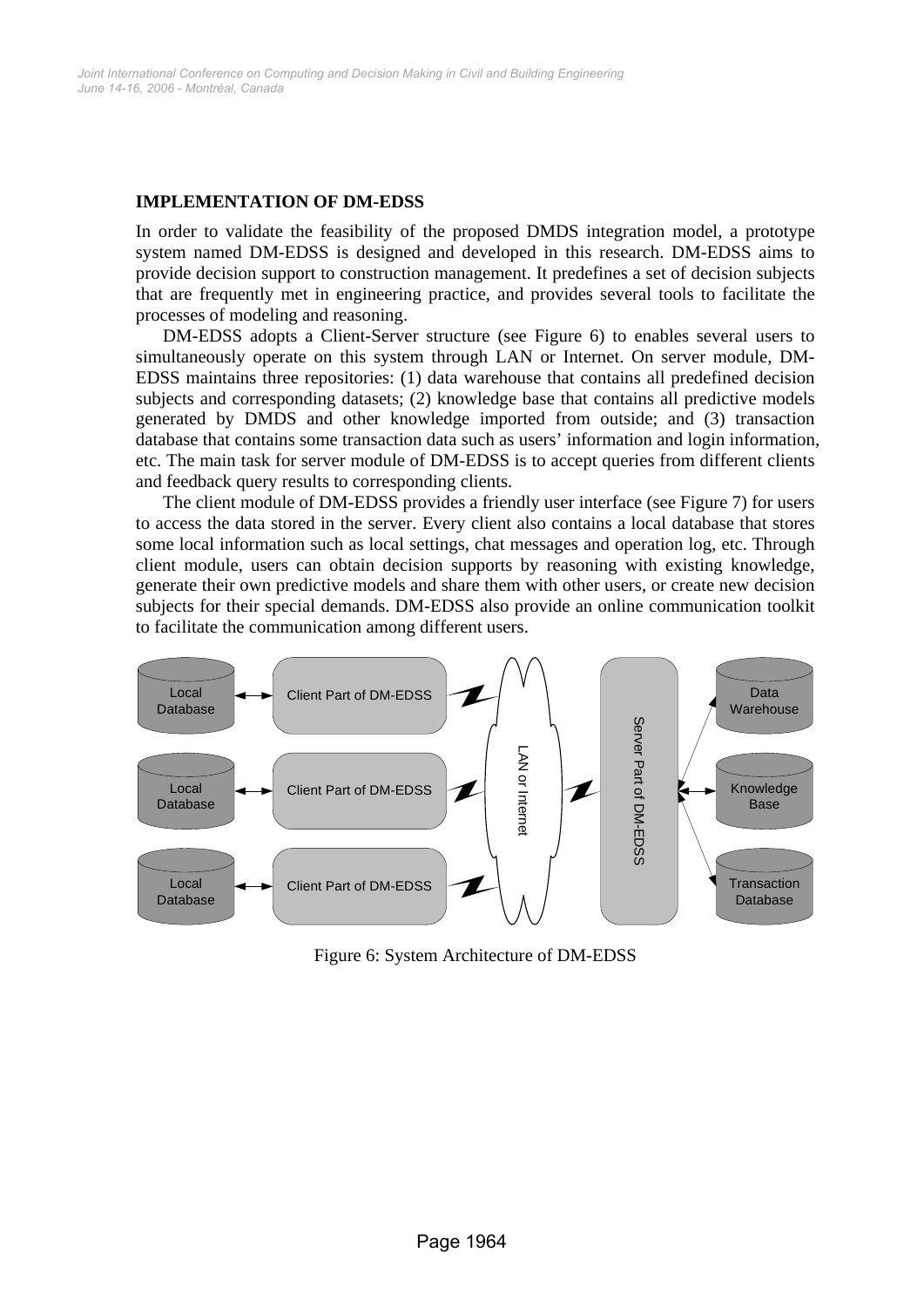| 节点<br>日 节点1<br>白 节点2<br>白 节点3 | 创建 [社会网络] 定义 [社会网络] 数据 [社会网络] 模型 [社会网络] ID3 [社会网络]  预测 [社会网络]<br>测试<br>True<br>安全行为 = 5                                                                    | 值                                                                                                                                                                                                                                                                                                                                                                                                                                                                                                               | 図用户<br>行政部(1/9)<br>$\overline{\phantom{a}}$<br>● 郭建锋                  |
|-------------------------------|------------------------------------------------------------------------------------------------------------------------------------------------------------|-----------------------------------------------------------------------------------------------------------------------------------------------------------------------------------------------------------------------------------------------------------------------------------------------------------------------------------------------------------------------------------------------------------------------------------------------------------------------------------------------------------------|-----------------------------------------------------------------------|
|                               |                                                                                                                                                            |                                                                                                                                                                                                                                                                                                                                                                                                                                                                                                                 |                                                                       |
|                               |                                                                                                                                                            |                                                                                                                                                                                                                                                                                                                                                                                                                                                                                                                 |                                                                       |
|                               |                                                                                                                                                            |                                                                                                                                                                                                                                                                                                                                                                                                                                                                                                                 |                                                                       |
|                               |                                                                                                                                                            |                                                                                                                                                                                                                                                                                                                                                                                                                                                                                                                 |                                                                       |
|                               | 知识水平 = 4                                                                                                                                                   |                                                                                                                                                                                                                                                                                                                                                                                                                                                                                                                 | ● 任娅丽                                                                 |
| 白节点4                          | (从业时间 > = 0.5 ) And (从业时间 <= 19 )                                                                                                                          |                                                                                                                                                                                                                                                                                                                                                                                                                                                                                                                 |                                                                       |
|                               |                                                                                                                                                            |                                                                                                                                                                                                                                                                                                                                                                                                                                                                                                                 | ● 曹铭                                                                  |
|                               |                                                                                                                                                            |                                                                                                                                                                                                                                                                                                                                                                                                                                                                                                                 | ● 张洋                                                                  |
|                               |                                                                                                                                                            |                                                                                                                                                                                                                                                                                                                                                                                                                                                                                                                 |                                                                       |
|                               |                                                                                                                                                            |                                                                                                                                                                                                                                                                                                                                                                                                                                                                                                                 | <b>User List</b>                                                      |
|                               |                                                                                                                                                            | $\overline{z}$                                                                                                                                                                                                                                                                                                                                                                                                                                                                                                  | <b>The Processing</b>                                                 |
|                               |                                                                                                                                                            |                                                                                                                                                                                                                                                                                                                                                                                                                                                                                                                 | ● 王昌立                                                                 |
|                               |                                                                                                                                                            | 3                                                                                                                                                                                                                                                                                                                                                                                                                                                                                                               |                                                                       |
|                               |                                                                                                                                                            |                                                                                                                                                                                                                                                                                                                                                                                                                                                                                                                 | Q<br>邹亮                                                               |
|                               |                                                                                                                                                            |                                                                                                                                                                                                                                                                                                                                                                                                                                                                                                                 | ● 黄吉欣                                                                 |
|                               |                                                                                                                                                            |                                                                                                                                                                                                                                                                                                                                                                                                                                                                                                                 |                                                                       |
|                               |                                                                                                                                                            |                                                                                                                                                                                                                                                                                                                                                                                                                                                                                                                 | 人力资源部(0/0)                                                            |
|                               |                                                                                                                                                            |                                                                                                                                                                                                                                                                                                                                                                                                                                                                                                                 | 经济部(0/0)                                                              |
|                               |                                                                                                                                                            |                                                                                                                                                                                                                                                                                                                                                                                                                                                                                                                 | 市场部(0/0)                                                              |
|                               |                                                                                                                                                            | $\overline{4}$                                                                                                                                                                                                                                                                                                                                                                                                                                                                                                  | 建筑室(0/0)                                                              |
|                               |                                                                                                                                                            |                                                                                                                                                                                                                                                                                                                                                                                                                                                                                                                 | 结构室(0/0)                                                              |
|                               |                                                                                                                                                            |                                                                                                                                                                                                                                                                                                                                                                                                                                                                                                                 | 机电室(0/0)                                                              |
|                               |                                                                                                                                                            | 3                                                                                                                                                                                                                                                                                                                                                                                                                                                                                                               | 给排水室(0/0)                                                             |
| 节点22                          | 知识水平 = 3                                                                                                                                                   |                                                                                                                                                                                                                                                                                                                                                                                                                                                                                                                 | $\checkmark$<br>财务部(0/0)                                              |
|                               | 山 节点5<br>- 节点6<br>白节点7<br>节点8<br>节点9<br>白 节点10<br>- 节点11<br>└ 节点12<br>白 节点13<br>□ 节点14<br>山节点15<br>卡节点16<br>- 节点17<br>└ 节点18<br>□ 节点19<br>□ 节点20<br>- 节点21 | (年龄 >= 22) And (年龄 <= 47)<br>(从业时间 >= 19 ) And (从业时间 <= 23 )<br>知识水平 = 4.5<br>(年龄 > = 51.5) A Working Area<br>(年龄 >= 47) And (年龄 <= 51.5)<br>(年龄 > = 22) And (年龄 < = 47)<br>(从业时间 >= 23) And (从业时间 <= 28)<br>(从业时间 > = 0.5 ) And (从业时间 < = 19 )<br>知识水平 = 3.5<br>(年龄 > = 22) And (年龄 < = 47)<br>(从业时间 > = 0.5) And (从业时间 <= 19)<br>(年龄 >= 56.5) And (年龄 <= 58)<br>(年齢 >= 47 ) And (年齢 <= 51.5 )<br>(年龄 >= 54.5) And (年龄 <= 56.5)<br>知识水平 = 1.5<br>(年龄 >= 22) And (年龄 <= 47)<br>(从业时间 >= 0.5 ) And (从业时间 <= 19 ) | $\overline{4}$<br>3<br>3.5<br>$\overline{4}$<br>3.5<br>$\overline{4}$ |

Figure 7: Main Interface of DM-EDSS

# **CONCLUSIONS**

This paper presents a new approach to facilitate the engineering decision makings in construction. The proposed approach aims to provide decision supports for engineering decision makings in construction by directly reasoning on a large amount of historic data. Many potential benefits can be achieved by this approach:

- Breaking through the inherent bottleneck of traditional EDSS in knowledge acquisition so that their functions and applicabilities can be greatly improved.
- Revivifying the large amout of engineering data accumulated by past projects and enabling insights to be gained in the potential deep knowledge hidden behind these data.
- Providing a uniform process to support different engineering decision makings in construction.

Data mining is still a fairly unfamiliar thing for the construction industry. The efforts in this research are expected to contribute to further development of corresponding techniques and technologies for applying data mining in the engineering practice.